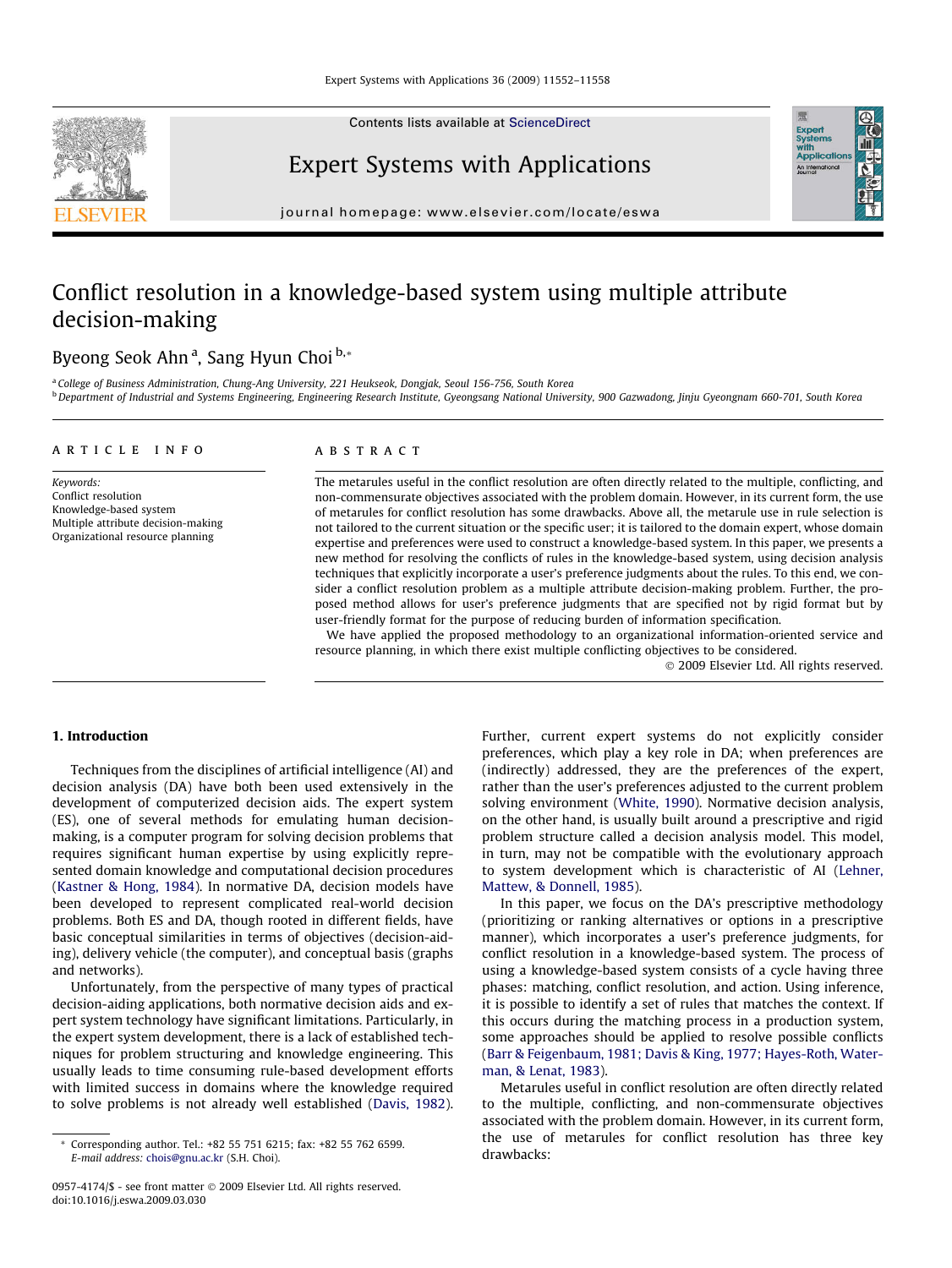- 1. Use of metarules in rule selection is not tailored to the current situation or the specific user; it is tailored to the domain expert, whose domain expertise, preferences, etc. were used to construct the system.
- 2. Use of metarules in rule selection does not take into account objectives tradeoffs.
- 3. Metarules do not permit efficient representations of expert knowledge when many objectives or decision contexts must be taken into account.

We propose DA-based methodology that integrates the two disciplines synergistically and further considers a group of individuals in a situation where multiple experts take part in. Finally, we have applied the proposed method to a real-world problem, information-oriented service and resource planning of a company where there exist multiple conflicting objectives under consideration.

The rest of this paper is organized as follows. Section 2 reviews a number of approaches towards decision theoretic expert systems. Section 3 suggests the use of decision analysis techniques for conflict resolution in expert systems, and application are discussed in Section [4](#page--1-0).

#### 2. Research background

In view of the ES applications, the ESs can largely be divided into two categories: analytic and synthetic. An analytic ES deals with the valuation of the alternatives, e.g., prediction, classification, and diagnosis. On the other hand, a synthetic ES focuses on constructing one or more feasible options, e.g., generation of alternatives, design, configuration, and planning. Early ES researchers were more concerned with automated probabilistic reasoning for diagnosis under uncertainty. For a reduction of probability calculation, two simplifying assumptions (mutual exclusiveness and conditional independence on the probabilities) are adopted for tractability. A large number of medical diagnostic problems have been dealt with successfully using these methods [\(Szolovits & Pau](#page--1-0)[ker, 1978\)](#page--1-0). However, due to the unwarranted simplifying assumptions and intrinsically restricted problem domain, the Bayesian reasoning method lost its standing basis. Concern with the restrictive assumptions of the simplified probabilistic scheme coupled with the perception that a combinatory explosion would threaten any attempt to move beyond these assumptions or to larger domains led to disenchantment with the approach ([Horvitz, Breece,](#page--1-0) [& Henrion, 1988](#page--1-0)).

From the viewpoint of conflict resolution, [Huang and Cheng](#page--1-0) [\(2008\)](#page--1-0) proposed the conditional probability knowledge similarity algorithm and calculation system. [Zadeh \(1992\) and Negnevitsky](#page--1-0) [\(2002\)](#page--1-0) used rule-based knowledge to represent knowledge. There are a number of studies related to knowledge matching (Chen, 2004; Liu & Wang, 2005; Yang & Wu, 2004; Zhang & Rasmussen, 2001).

Apart from likelihood knowledge-based ES, there have been other approaches that use ESs for constructing utility functions in DA applications (we call an ES embedding a user's preferential knowledge a preferential knowledge-based ES). [Farquhar \(1987\)](#page--1-0) examines applications in the construction of evaluation functions for intelligent computer systems with the intent of demonstrating the usefulness of utility theory for these AI-based research activities. He reports on three basic multiattribute utility theory (MAUT) approaches for modifying evaluation functions in intelligent systems. [Lehner et al. \(1985\)](#page--1-0) outline an approach that systematically exploits both the problem structuring techniques of DA and the incrementally modifiable software architectures found in AI. [Kee](#page--1-0)[ney \(1988\)](#page--1-0) notes that many AI-based decision aids treat preferences implicitly and heuristically and hence violate the premise that preferences should be prominent in decision aid development, since preferences are the driving force for making decisions. He remarks that implicit representation of preference does not permit an investigation of how preference can affect changes in suggested actions. He then provides suggestions for knowledge engineers to explicitly structure preferences in ESs and, hence, to integrate DA into ESs. As a method for incorporating DA's prescriptive technique in the ES conflict resolution process, [White and Syskes \(1986\)](#page--1-0) suggest the possibility of utilizing a user preference-guided approach to conflict resolution; in design problem such as fossil fuel boiler design and computer aided design, alternative designs created by production rules should be evaluated by employing user preferences to personalize the search for improved design ([Brown &](#page--1-0) [White, 1987; Syskes & White, 1991](#page--1-0)). The prescriptive DA method, which takes into account a user's preferences, will be described in the next section.

## 3. Transforming a conflict resolution problem into multiattribute decision-making

## 3.1. A single user case in conflict resolution

In this part, we briefly introduce DA's key concepts and techniques that will be used as a conflict resolution method in a rulebased system. In multicriteria single decision-making, one usually considers a set of alternatives (options or candidates), which is valued by a family of criteria (objectives). When any two of three types of inputs such as ranking of alternatives, attributes weights, and utility scores are given from a decision maker (DM) as shown in Fig. 1, many studies have been conducted to infer the remaining parameter (most of studies deals with the identification of rank of alternatives when the attribute weights and utility scores are provided or evaluated from the DM).

Assuming additive independence, the expect utility of an alternative,  $a \in A$  can be denoted by

$$
EU(a) = \sum_{i=1}^n w_i u_i(a) = w u(a)
$$

where w is a tradeoff weight among attributes, usually assumed to be summed to one [\(Keeney & Raiffa, 1976\)](#page--1-0). By comparing the magnitude of each alternative's expected utility, the most preferred alternative is identified. As mentioned in the literature (Kahneman, Slovic, & Tversky, 1983; Weber, 1987; White, Sage, & Dozono, 1984), the assessment of precise utility scores and tradeoff weights can be time-consuming and stressful, and can thereby represent a significant barrier to the acceptability of any MAUT-based decision-making procedure. Therefore, natural language statements about the attribute weights (e.g., attribute  $i$  is twice as important as attribute  $j$ ) and utility scores are more appropriate assessments of preferences, although these do not always provide sufficient information for precise determination of alternatives ranking. The types of natural language statements for preferential knowledge in-